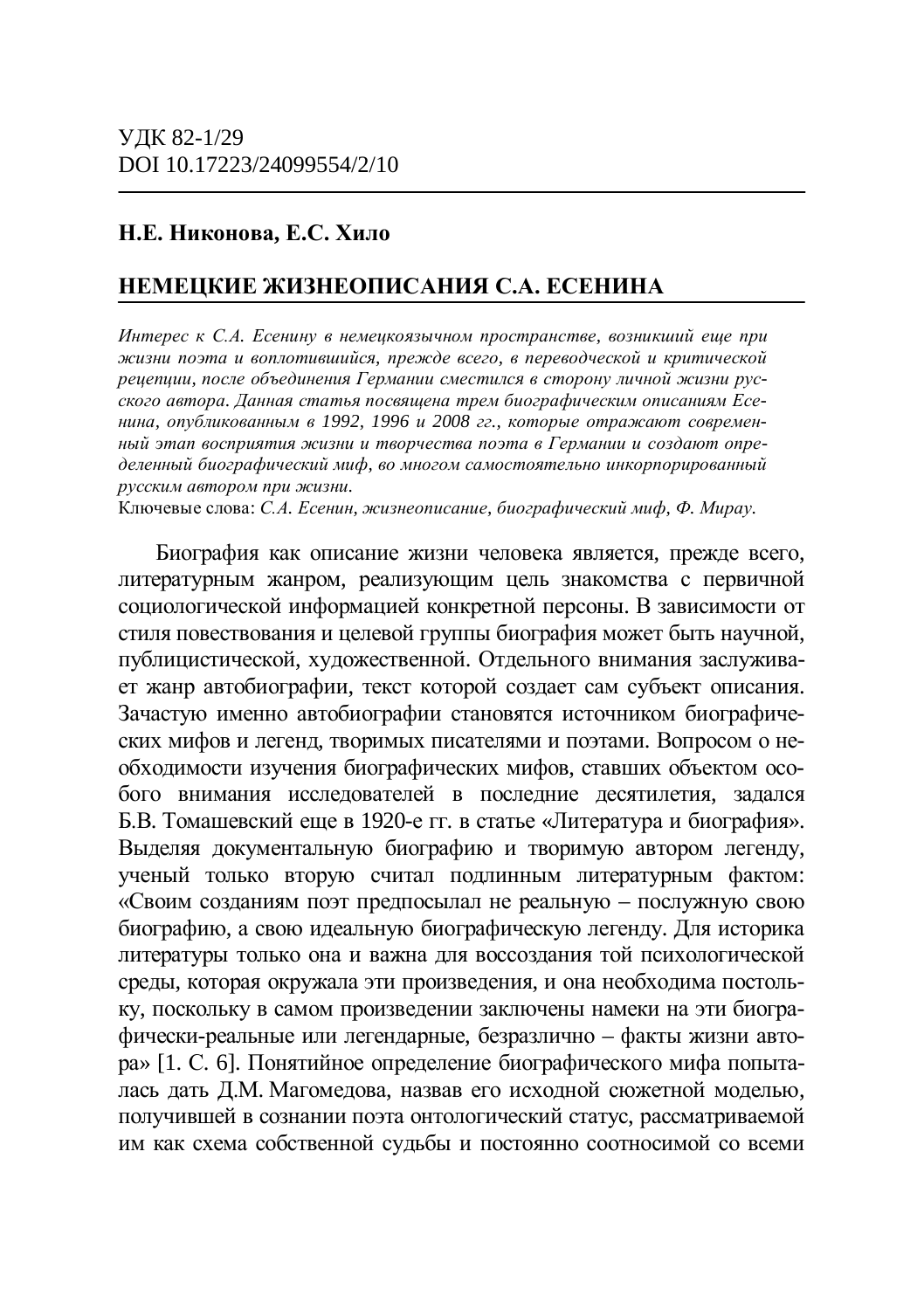событиями его жизни, а также получающей многообразные трансформации в его художественном творчестве [2. С. 67].

Биографический миф С.А. Есенина является ключевым направлением в исследовании его жизнеописания. В российском титературоведении биографическими разысканиями поэта занимались Ю.Л. Прокушев, П.Ф. Юшин, С.П. Кошечкин, В.Г. Базанов, Е.Н. Гусляров и др. Д.М. Магомедова в двух научных статьях<sup>1</sup> раскрывает литературные маски поэта, показав себя осведомленным библиографом Есенина. Новый всплеск интереса к персоне поэта пришелся на 2005 г. и был связан со 110-летием со дня рождения и 80-летием со дня смерти. Снятый в этом году многосерийный фильм «Есенин»<sup>2</sup>, начатые исследования В.А. Мешкова, воплотившиеся в книгу «Убийство Есенина – преступление государства. Сергей Есенин – крымские страницы» [3] и многочисленные статьи в сети Интернет [4] посвящены обстоятельствам смерти поэта. В Германии же интерес к жизнеописанию поэта возник в 1990-е гг., именно в это время можно говорить о комплексном полхоле к исслелованию его личности и на-•<br>следия в Германии. На сегодняшний день известны три книги. посвяшенные биографическому описанию С.А. Есенина:

1. Sergej Jessenin / Fritz Mierau. Leipzig: Reclam, 1992. 555 S. = Cepгей Есенин / Фритц Мирау. Лейпциг: Реклам, 1992. 555 с.

2. Isadora Duncan und Sergej Jessenin: der Dichter und die Tänzerin / Carola Stern. Berlin: Rowohlt, 1996. 172 S. = Айседора Дункан и Сергей Есенин: поэт и танцовщица. Берлин: Ровольт, 1996. 172 с.

3. Dionysos in Sparta: Isadora Duncan in Russland; eine Geschichte von Tanz und Körper / Natalia Stüdemann. Bielefeld: Transcript, 2008. 161 S. = Дионис в Спарте: Айседора Дункан в России; история танца и тела / Наталия Штюдеман. Билефельд: Транскрипт, 2008. 161 с.

Способы представления С. Есенина в этих изданиях различны: от полного описания его судьбы в первой книге, соотношения двух личностей во второй до представления поэта как части русской культуры, которую хотела завоевать А. Дункан.

«Загадка русской поэзии. Сын крестьянина из Рязани в рубашке с вышивкой, лаптях, с гармонью. Пастух, случайно оказавшийся в городе? Новый пророк, который посвящает свое видение другого

<sup>&</sup>lt;sup>1</sup> См. [2]: *Магомедова Д.М.* «Я один... И разбитое зеркало...»: Литературные маски Сергея Есенина. Статья вторая // Новый филол. вестн. 2006. № 2. С. 74–84.

 $^{2}$  Режиссер И. Зайцев. 2005. Первый канал.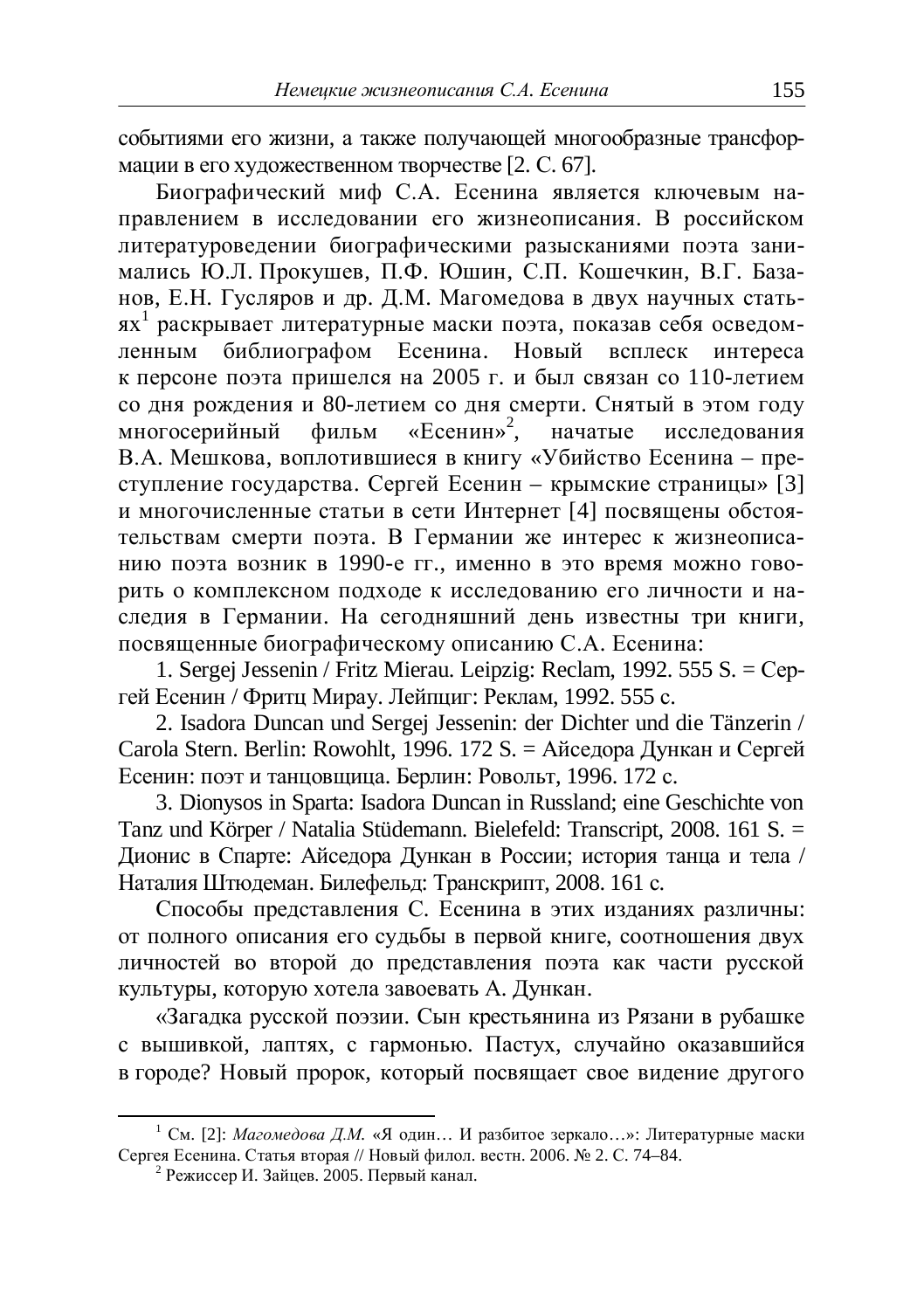мира бесцеремонному Иеремии? "Небесный барабанщик" революции, провозглашающий крестьянскую страну? Элегантный хулиган в лаковых ботинках, ярком галстуке, иилиндре – как певец Пугачева, двадцати шести комиссаров и того самого "Черного человека", который ему предвещает конец?..» [5. S. 556]. Такой образ Бсенина встречает читатель на суперобложке единственного в своем роде полного биографического немецкоязычного издания, рассказывающего о судьбе русского поэта. Автором книги «Сергей Есенин» стал известный немецкий славист, литературовед и переводчик Фритц Мирау (Fritz Mierau, род. в 1934). Русская литература и культура красной нитью проходят через всю его жизнь. Русский язык Мирау начал изучать в детстве благодаря отцу, считавшему необходимым знать язык «власти-покровителя» [6]. Интерес к русской литературе возник во время изучения славистики в Берлинском университете им. Гумбольдта. Учебник, по которому занимались студенты, был похож на краткий курс школьной программы и из-за господствовавшей политической ситуации, искажавшей многие факты, по собственному признанию Мирау, он задался целью представить немецкому читателю настоящую русскую авангардистскую литературу [7. S. 64], среди представителей которой особое место занимает С.А. Есенин.

При полготовке биографии русского поэта Мирау изучил более восьмидесяти источников, опубликованных с 1920 по 1988 г., на русском, английском, немецком, французском языках. Базу составляют русские издания, среди которых исследования таких значимых отечественных есениноведов, как Ю.Л. Прокушева, П.Ф. Юшина, А.А. Марченко, С.П. Кошечкина, В.Г. Базанова и др. Книгу Мирау можно назвать небольшой энциклопедией истории и культуры XX в., которая содержит более сотни фотографий Тесенина, его современников и родственников, указатель упомянутых имен, стихотворений и сборников поэта, литературных обществ и объединений, издательств, газет и журналов, альманахов, деклараций и манифестов. Большое значение уделено письмам, адресатом и адресантом которых выступал Есенин, они связывают все повествование, помогают прочувствовать атмосферу начала XX в., тем самым делая читателя сопричастным описываемым событиям. Данный в книге широкий контекст исторической, по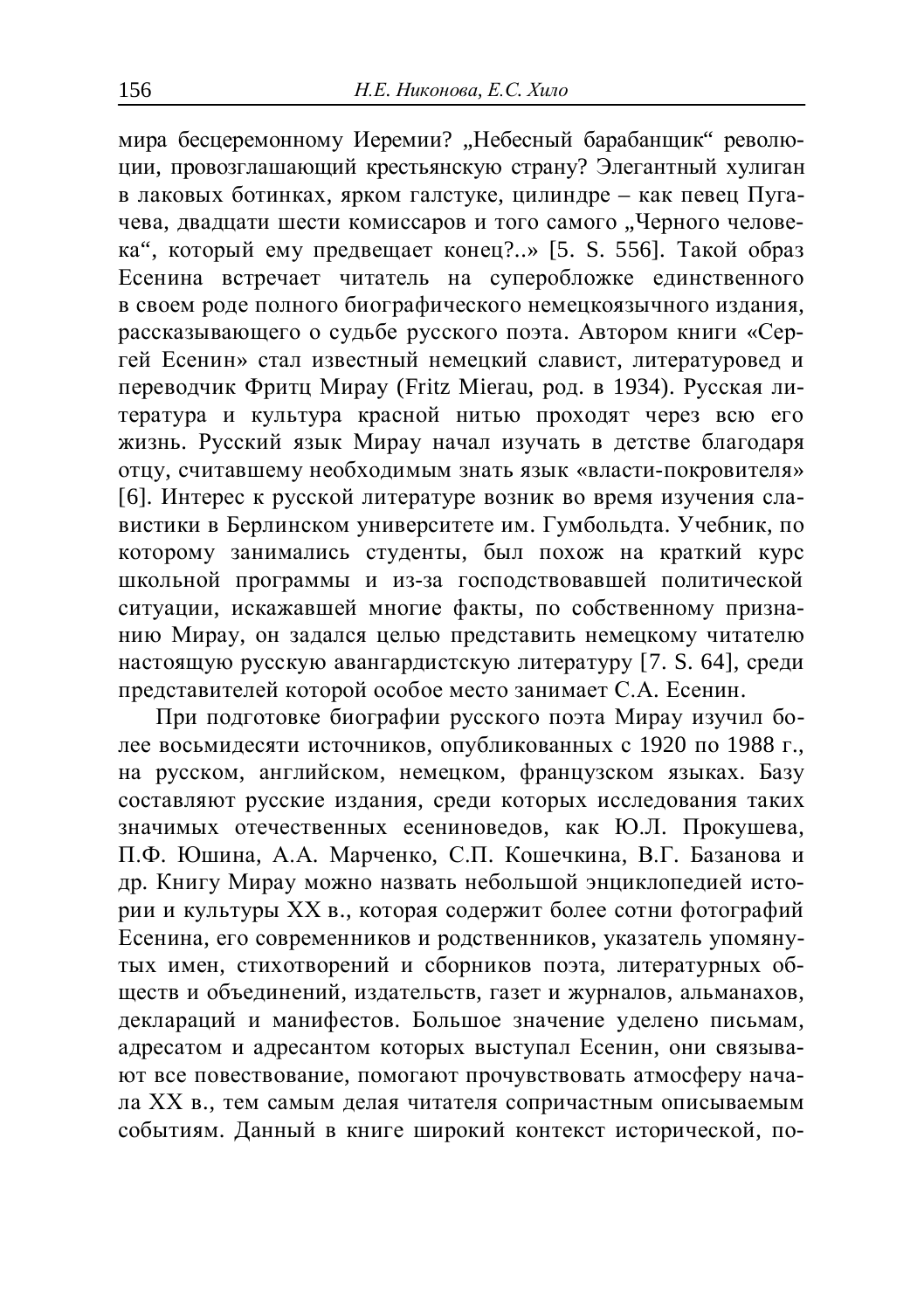литической, литературной жизни в стране помогает читателю разобраться в сложных перипетиях жизни поэта.

.<br>Книга Ф. Мирау состоит из двенадцати глав и эпилога, ее композицию определяют сначала хронологические и пространственные координаты жизни Есенина, а позже и поэтические творения:

1. Константиново. Спас-Клепики. 1895–1912. Детство и юность в деревне.

2. Москва. 1912–1915. Подготовка.

3. Петроград. 1915–1916. Выход на сцену. «Радуница».

4. Царское село. 1916–1917. В армии. Во дворце.

5. «Россию я исколесил влоль и поперек...» 1917. Февральская революция. «Скифы».

6. Из Петрограла в Москву. 1917–1918. Октябрьская революция. «Инония».

7. Москва. 1919. «…Лучшее время моей жизни...». Имажинизм.

8. Москва. 1919–1920. Мирный мятеж (Der fröhliche Aufruhr). «Трерядница». «Сорокоуст», «Исповедь хулигана».

 $9.$  Европа – Азия. 1921. «Пугачев».

10. «Мы завладеем всем миром!» 1921–1923. Время с Айседорой Дункан.

11. Возврашение на Родину. 1923–1924.

12. Послелний год. «Страна негодяев», «Черный человек».

Представление русского поэта начинается с обозначения главной черты характера – мягкости, населяющей душу бунтаря. «Русский мятежник, которого после Пушкина все боялись и из страха сильнее преклонялись перед ним, был частью Есенина. Но поэт не был глашатаем, пророком или судьей бунта, он представлял его нежный образ ("sanfte Gestalt")» [5. S. 5]. Эта характеристика является единственной, выражающей личное мнение автора, во всех других случаях Есенин описывается опосредованно, через восприятие третьих лиц, будь то друзья, соратники, жены или родственники поэта. Особое значение составляют автобиографии поэта, написанные им в 1922, 1924, 1925 гг. Они, наряду с письмами Есенина, создают живой образ поэта, выражают его ɦɵɫɥɢ, ɱɭɜɫɬɜɚ, ɩɟɪɟɠɢɜɚɧɢɹ. ɂɡɦɟɧɟɧɢɹ, «ɪɨɫɬ» ɜɧɟɲɧɟɝɨ ɢ ɜɧɭɬреннего мира оказавлись привлекательными для Мирау, им он уделил особое внимание.

В первой главе книги Мирау публикует автобиографию Есенина 1922 г., дополняя ее письмом сестры Екатерины, посвященным воспоминаниям о ломе и летстве, развенчивая таким образом олин из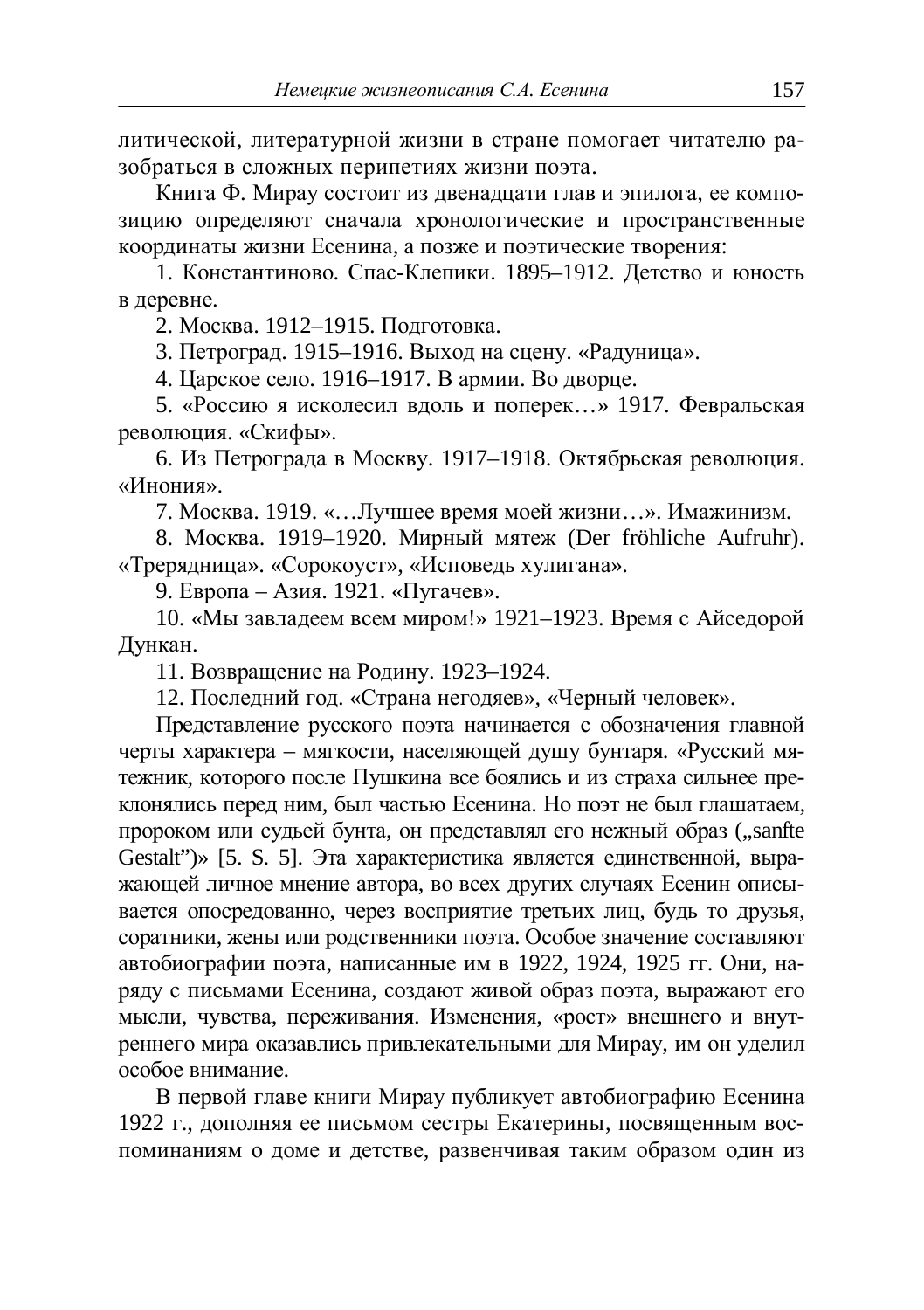главных мифов – о крестьянском происхождении поэта, активно поддерживаемых им самим. Мирау пишет, что отец Александр Никитич никогла не был крестьянином, а, булучи старшим из шести детей, с триналиати лет работал в мясной лавке купиа Крылова в Москве. В подтверждение этих слов автор приводит рассказ матери Есенина, в котором она сообщает, что его отец ни разу правильно не запряг лошадь, он уехал в город, потому что с сельским хозяйством у него ничего не получалось [Там же. S. 20].

Развитие образа Есенина прослеживается автором немецкой биографии в первом опубликованном сборнике стихотворений «Раду-НИЦа» (1916), в котором он сам представлял себя «не как пастуха, усердно чествовавшего в нем, а как пилигрима, кроткого, очаровы**вающего странника» [Там же. S. 76]. Сквозь призму высказываний** друзей и соратников поэта Мирау отражает один из ярчайших в эволюции Есенина скифский период. Так, например, В. Чернявский отмечает: «Но была в нем большая перемена. Он казался мужественнее, выпрямленнее, взволнованно-серьезнее. Ничто больше не вызывало его на лукавство, никто больше не рассматривал его в лорнет, он сам перестал смотреть людям в глаза с пытливостью и осторожностью. Хлесткий сквозняк революции... освободил в нем новые энергии...» [Там же. S. 108].

Встреча с А. Лункан перевернула жизнь Есенина. Возможность увидеть и показать себя западу и Америке породила у поэта амбиции но завоеванию мира, Дункан же стремилась покорить Россию. «Я еду на Запад для того, чтобы показать Западу, что такое русский поэт», – говорил Есенин [Там же. S. 248], поэтому в Европе он хотел выглядеть крестьянским парнем, выигравшим славу больших городов и любовь танцовщицы, привносящим мягкий мятеж русским, хулиганом-денди с востока, научившим скучно воспитанную Европу танцу со свистком [Там же. S. 252]. Воплотить этот образ, который со временем превратился в еще один биографический миф, поэту удалось, именно таким его увидели за границей. Непростые для Есенина 1924–1925 гг. Мирау описывает с чувством сопереживания и уходит от внешних перемен в фигуре поэта к его внутренним перипетиям. Последняя глава заканчивается сухой констатацией факта самоубийства Есенина, что вызывает недоумение у читателя, привыкшего к более живому повествованию. Причины и версии произошедшего, отклик современников на случившуюся трагедию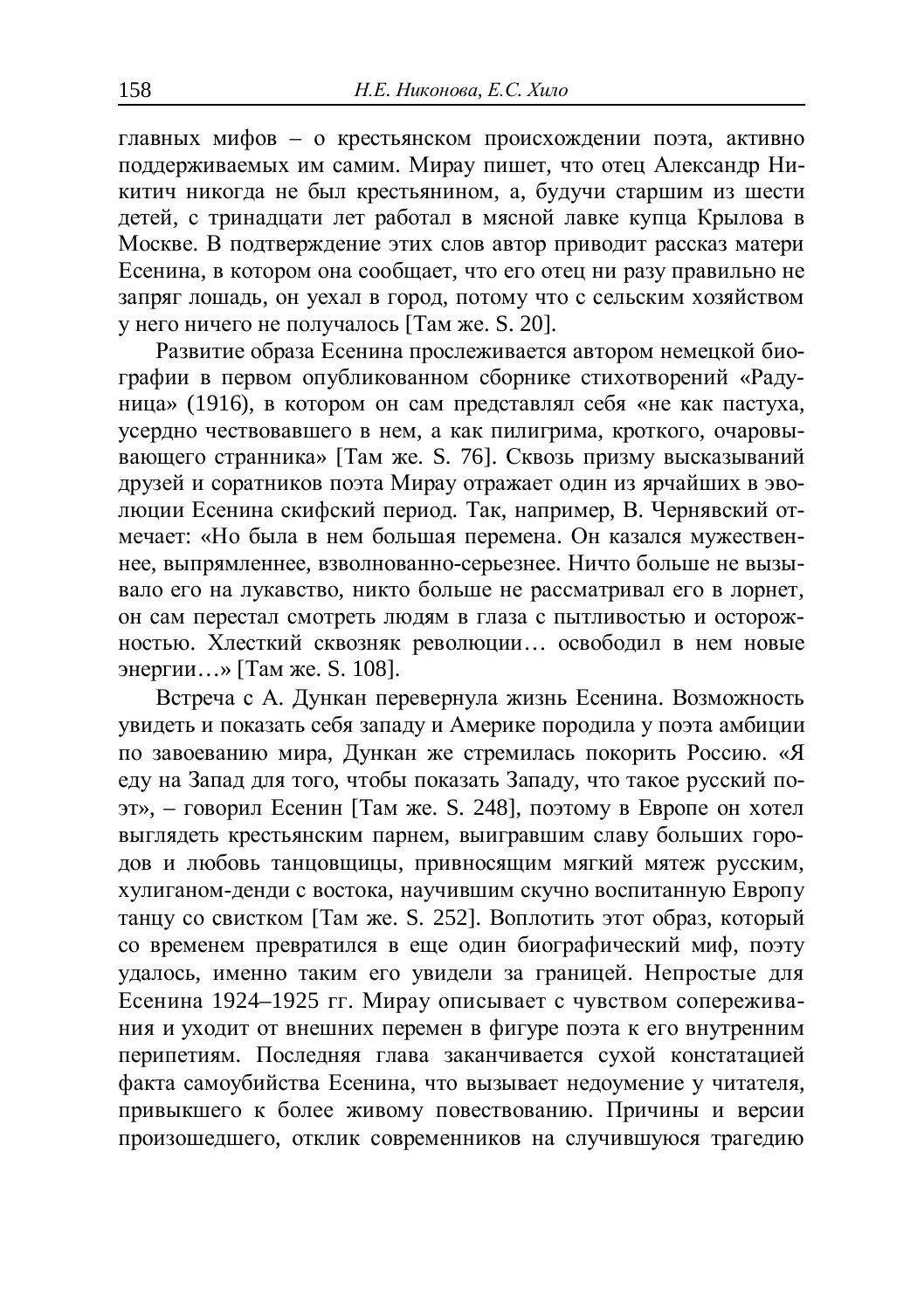Мирау дает в семидесятистраничном эпилоге, по объему превосходящем многие главы.

Эпилог посвяшен жизни поэта после смерти. Мирау знакомит читателя с эдиционной историей Есенина в России, термином «есенинщина», литературоведческими исследованиями и их авторами, касается англо-, франко- и немецкоязычной рецепции поэзии. Особое внимание Мирау уделяет нтермедиальному аспекту в восприятии творчества Есенина: автор приводит отрывок из постановки шведского драматурга К.В. Аспенстрема (K.W. Aspenström, 1918–1997) «Мне надо в Берлин» («Ich muss nach Berlin»). Пьеса посвящена встрече С.А. Есенина и А. Дункан в Берлине, которая должна стать последней. Герои сидят в отеле за длинным столом напротив друг друга и ведут разговор, который заканчивается ссорой. Айседора упрекает поэта в том, что он ничего и никого не любит, кроме своей поэзии: «Твоя голубая Русь была только предлогом, чтобы пребывать в меланхолии. Ты не настоящий революционер!» [5. S. 481]. Эта реплика Дункан в своем роде является характеристикой восприятия поэзии Есенина и его самого в Швении.

Итальянская интермедиальная рецепция воплощена в постановке Л. Натоли (L. Natoli), автора, режиссера и исполнительницы главной роли. Пьеса «К Есенину» посвящена противоборству. превращающемуся в прощание: последняя ночь в отеле «Англетер», двенадцать картин, двенадцать расставаний с отсылкой к поэме А.А. Блока. Есенин представлен анархистом, нарциссом, денди. Натоли называет поэта первым настоящим диссидентом советской истории и «мастером, заплатившим за качество своей поэзии исчезновением и замалчиванием ("Verschwinden und Verschweigen"), не служившей политике» [Там же. S. 476]. В Германии тексты Есенина привлекли внимание композиторов: Мирау называет имена П.-Х. Литриха (P.-Н. Dittrich), Ф. Шенкера (F. Schenker), Р. Бредемайера (R. Bredemeyer), Л. Зела (L. Sell), которых стихотворения русского поэта вдохновили на создание музыкальных произвелений.

Известный немецкий художник П. Хольц (P. Holz) создал графику «August Lemke, unser Knecht», на которой изобразил борозды поля среди строк стихотворения Есенина «Осень» (1914). Таким образом, представленный мировой контекст рецепции Есени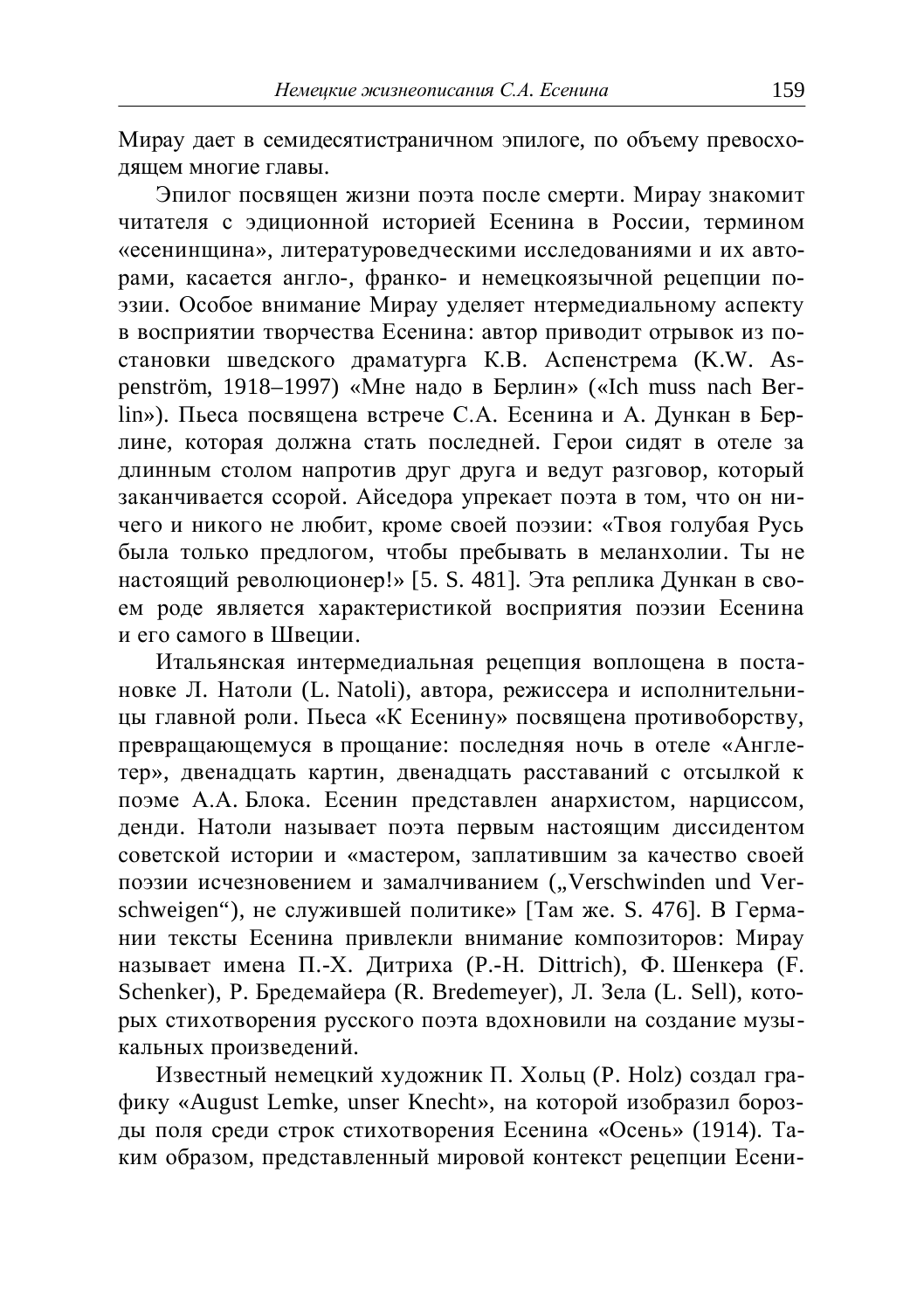на отражает его популярность и востребованность за границей. Биографический миф о дендизме, культивируемый поэтом, нашел проявление в иноязычных рецепциях. Сбор информации о переводческом и интермедиальном восприятии поэта за рубежом позволяет говорить о большом значении исследования Мирау для отечественного и мирового литературоведения.

Книга, написанная в научно-популярном стиле, предназначена для широкого круга читателей, что создает ей большое преимущество по сравнению с другими исследовательскими немецкоязычными работами, отличающимися сухим научным повествованием. Данную мысль отражают и слова рецензента: «Фритц Мирау описывает эту жизнь не идеализируя, но с долей личного участия, не классифицируя, но с основательностью. Данная книга отчасти подводит итог нашего столетия: полная трагизма жизнь поэта являет собой слепок той эпохи, разрушительные последствия которой можно наблюдать по сей день» [5. S. 556]. Действительно, время, в которое жил и творил Есенин, было богато судьбоносными для русской нации событиями, однако и время создания книги Мирау нельзя назвать простым. Как указывает сам автор, работа велась в течение двух лет с 1988 по 1990 г. То есть создавалась биография Есенина в еще разделенной Германии, опубликована же в 1992 г. в объединенной стране. Стоит отметить, что излание лишено политической окраски, характерной для восприятия Есенина в ГДР.

Книга Мирау – не только биографическое творение, но и своеобразный сборник переводов, включающий восемьдесят три произведения, которые отражают все периоды творчества Есенина. Автор опирается на пять изданий переводов русского поэта в Германии, опубликованных с 1958 по 1988 г. Авторами выступают П. Целан (P. Celan), А. Эндлер (A. Endler), Э. Эрб (E. Erb), К. Дедециус (K. Dedecius), А. Кристоф (A. Christoph). Произведения вплетены в канву повествования, не нарушая его хода, помогают читателю глубже понять судьбу и творчество С.А. Есенина.

Издание Мирау стало поводом к созданию новой авторской истории о взаимоотношениях С.А. Есенина и А. Дункан. Немецкий публицист и журналист К. Штерн (С. Stern, 1925–2006), писавшая • политических деятелях, режиссерах, актерах театра и кино, в 1993 г. познакомилась с произведениями А. Мариенгофа «Роман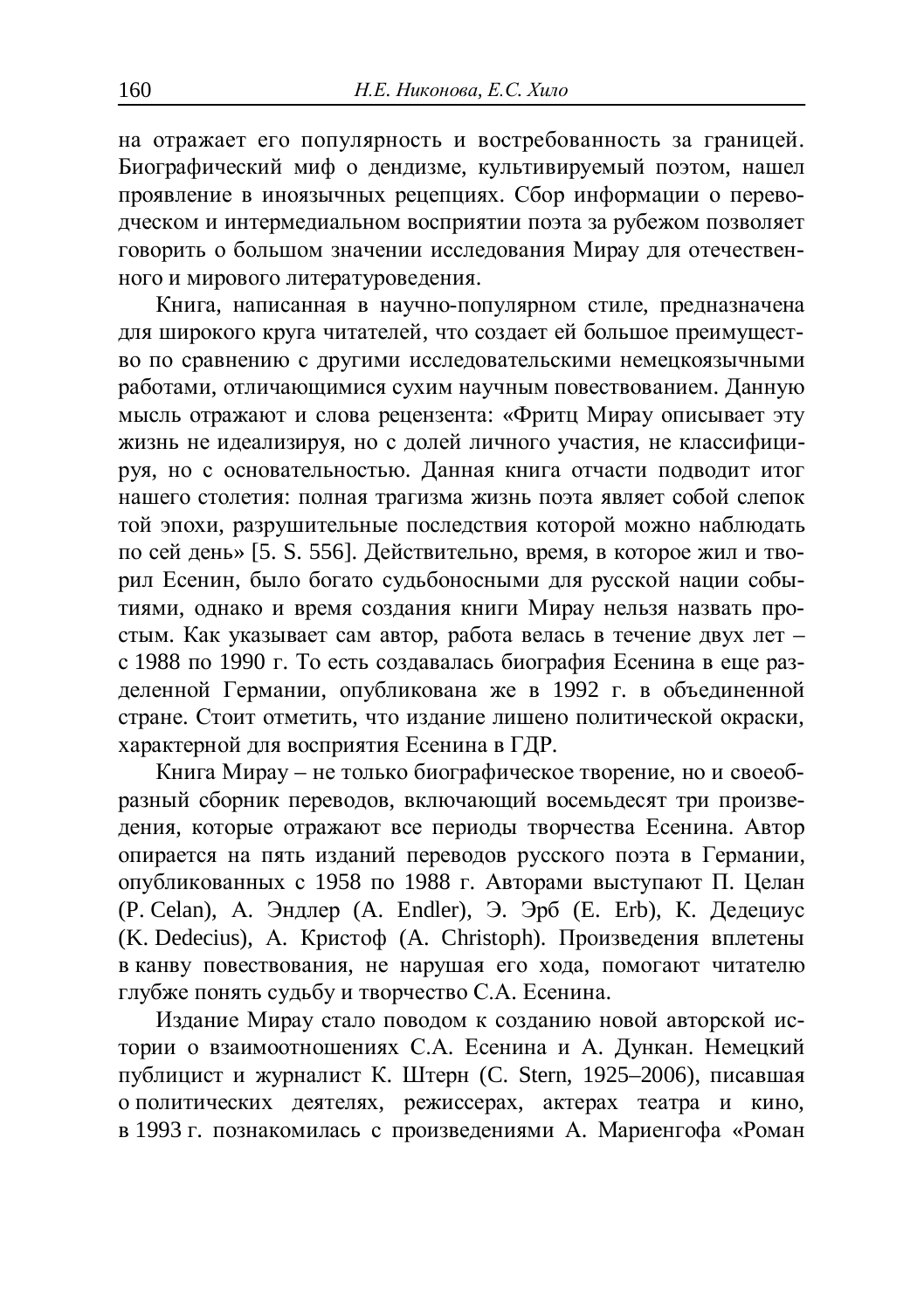без вранья»<sup>1</sup> и «Роман с друзьями»<sup>2</sup> на немецком языке. Пораженная живым описанием литературной жизни в Москве в послереволюционные годы и особенно «сцен, в которых Мариенгоф описывает дружбу с Есениным и его историю любви с А. Дункан» [8. S. 171], К. Штерн обратилась к немецкоязычным источникам, посвященным жизнеописанию Есенина. Такими изданиями оказались сочинения  $\Phi$ . Mupay – «Sergej Jessenin»  $\mu$  «Russen in Berlin 1918–1933» [9]. Эти четыре книги стали основой для замысла истории о русском поэте и американской танцовщице. Уже позже К. Штерн изучила литературу об А. Дункан: первая публикация о танцовщице на немецком языке вышла в свет после ее смерти в 1928 г. и переиздана в 1988 г., однако издание не затрагивает времени, проведенного в Москве и в поездках по Европе с Есениным. К. Штерн называет использованные авторитетные американские источники, авторами которых являются И. Лункан (I. Duncan), И. Шнайлер (I. Schneider), Г. Маквей (G. McVay). Таким образом, возникший интерес к персоне С.А. Есенина и отсутствие немецкоязычных публикаций о времени, проведенном А. Дункан в России, стали определяющими факторами при созлании К. Штерн сочинения «Isadora Duncan und Sergej Jessenin: der Dichter und die Tänzerin».

Книга написана в публицистическом ключе и имеет цель увлечь, заинтересовать читателя, в том числе за счет эголокументов. Эпиграф – отрывок из поэмы «Черный человек» – представляет Есенина и Дункан в интерпретации самого поэта: «Был человек тот авантюрист, // Но самой высокой // И лучшей марки. // Был он изящен, // К тому ж поэт, // Хоть с небольшой, // Но ухватистой силою, // И какую-то женщину, // Сорока с лишним лет, // Называл скверной девочкой // И своею милою» [8. S. 7]. Подобный текст выполняет две функции: служит завязкой в истории взаимоотношений двух известных личностей, а также знакомит читателя с творчеством Есенина. Названия глав выполняют не только номинативную функцию, но и напрямую отражают их содержание: «Ангел и демон. Встреча с Москвой», «"Моя религия – это танец". Мечты Айседоры», «"Я только лишь бродяга". Мир Сережи», «"Единственное, чего

<sup>&</sup>lt;sup>1</sup> Roman ohne Lüge / Anatoli Marienhof. Aus dem Russ. von Ilse Tschörtner. Berlin: Verl. Volk und Welt, 1992. 211 S.

<sup>2</sup> *Roman* mit Freunden / Anatoli Marienhof. Aus dem Russ. von Eva Rönnau. Berlin: Verl. Volk und Welt, 1993. 318 S.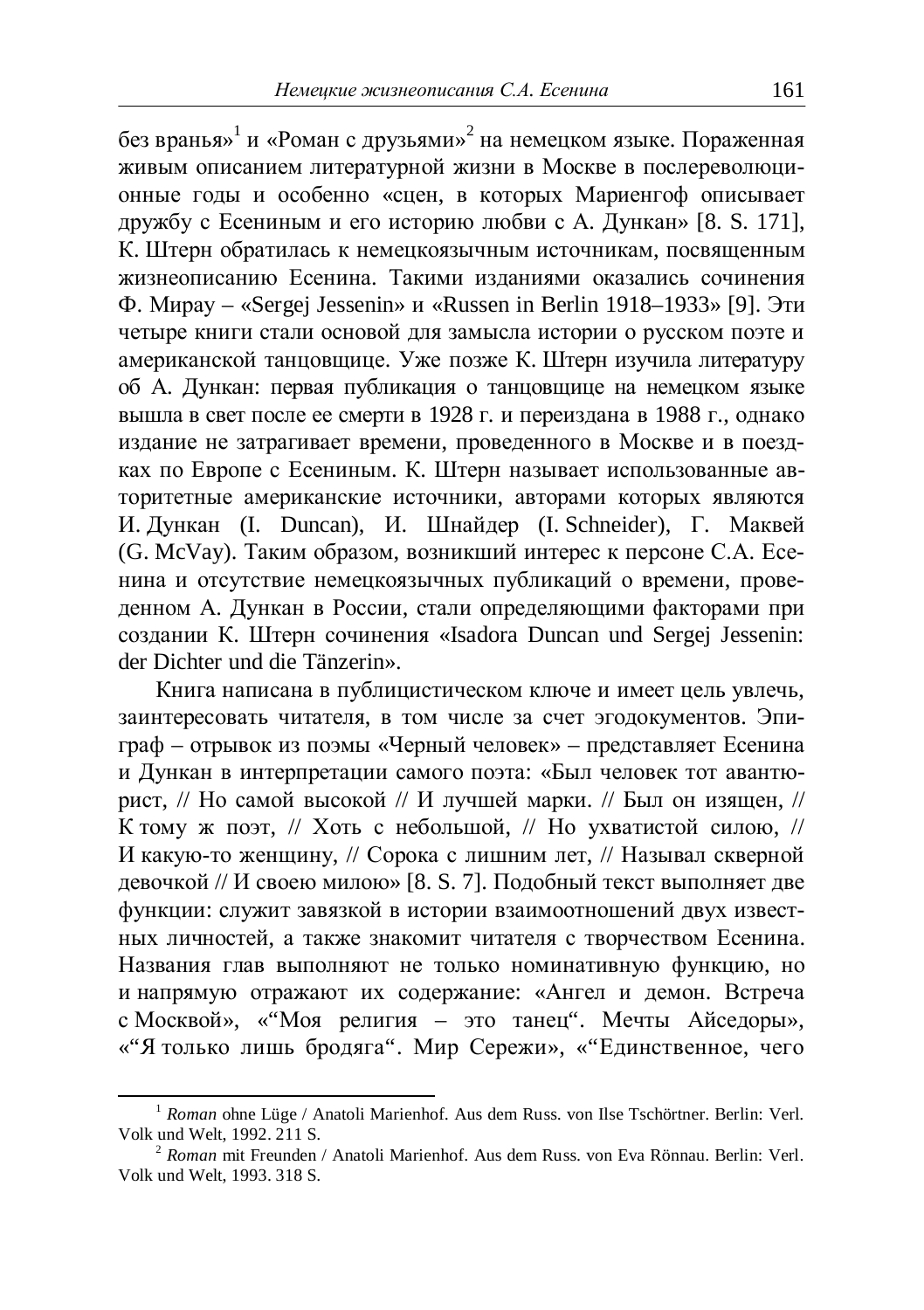я ждал". Счастье на Пречистенке», «"Дарите нам тарелки, кастрюли, сковороды". Свадьба», «"Черная невеста тоски". Отъезд в Западную Европу», «Супруг-принц экспентричной принцессы. Скандал в США», «"Я возвращаю этого ребенка". Расставание», «"До свиданья, друг мой, до свиданья". Последние годы», «Je vais a la gloire». В повествование вплетены стихотворения Есенина и фотографии персонажей, которых значительно меньше по сравнению с книгой Мирау, однако они дают общее представление и определенный комментарий описываемому. Как отмечает К. Штерн, цитируемые двенадцать произведений отобраны из трехтомного собрания сочинений Есенина<sup>1</sup>, опубликованного в Германии в 1995 г. Автор также VTOЧНЯЕТ, ЧТО С ПОМОЩЬЮ ЭТОГО ИЗДАНИЯ НЕМЕЦКИЙ ЧИТАТЕЛЬ ВПЕРВЫЕ может получить наиболее полное представление о значении великого русского лирика. Отобранные К. Штерн произведения представлены в переводах Ф. Болгера (F. Bolger), А. Бостроэм (A. Bostroem), П. Целана, В. Фишера (W. Fischer), Р. Питраса (R. Pietraß), Э. Руге (E. Ruge).

Образ Есенина, которому Ф. Мирау уделил большое внимание, в книге К. Штерн также занимает важное место, однако он соотнесен с фигурой А. Дункан, персонажи даны в равновеликом объеме, а само повествование является более детальным и «личным». Автор называет героев по именам – Айселора и Сергей. часто Сережа. Начав с описания их первой встречи в ателье художника Якулова, Штерн переходит к рассказу о жизни и роде деятельности сначала Дункан, затем и Есенина. Их совместная жизнь, путешествие по Европе и Америке, закончившееся разрывом, продолжают повествование. Гибель персонажей с разницей почти в два года, память о них до настоящего времени завершают книгу. К. Штерн подчеркивает большую значимость и вместе с ней равновеликость представителей русской и американской культур: «В представлении о русской литературе высоко ценятся произведения Сергея, а в истории театра большими буквами стоит имя Айседоры» [8. S. 168].

Наконец, излание «Isadora Duncan und Sergei Jessenin: der Dichter und die Tänzerin», написанное без использования русскоязычных ис-

<sup>&</sup>lt;sup>1</sup> *Gesammelte* Werke. Herausgegeben von Leonhard Kossuth. Gedichte. Poeme. Prosa. Aufsetze. Briefe. Autobiografien // Sergej Esenin. Gedichte. Verlag Volk und Welt. Berlin, 1995. 3 Bände.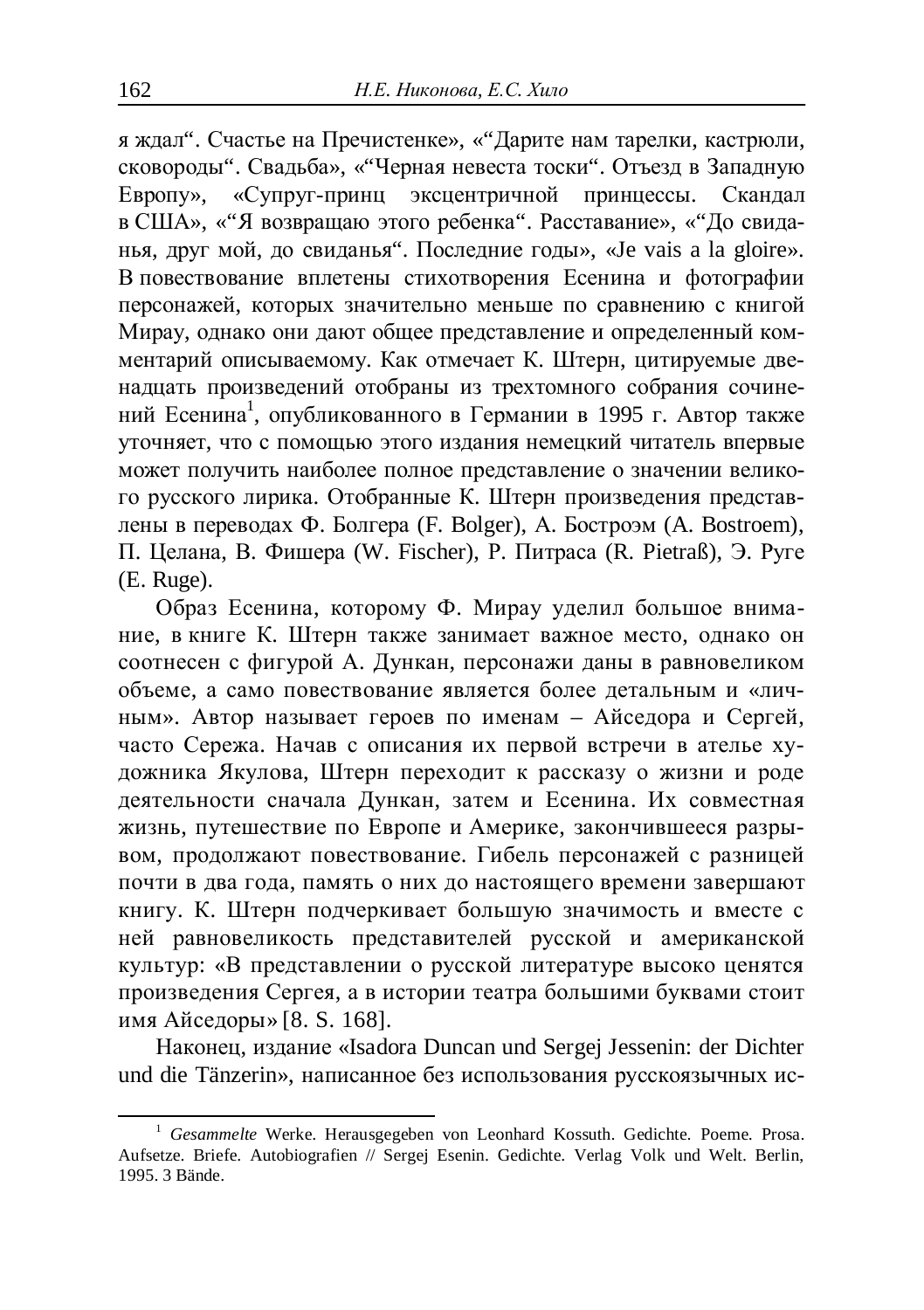точников, представляет собой детальное описание двух лет жизни С.А. Есенина (1921–1923 гг.). Опора на весомый труд Ф. Мирау и переводы романов А. Мариенгофа позволили К. Штерн достоверно передать события, происходившие в жизни русского поэта и американской танцовщицы, и показать культурно-исторический, политический пласты 20-х гг. XX в. Книга представляет собой синтез мемуаров и публицистики, обеспечивающий легкое, непринужденное чтение. Отсылка к трехтомному собранию сочинений Есенина и его биографии в представлении Ф. Мирау вписывает сочинение Штерн в определенный немецкоязычный контекст русского поэта. Интерес к взаимоотношениям Есенина и Дункан заложил основы для дальнейшей работы К. Штерн по описанию романтических историй выдающихся личностей. Книга «Isadora Duncan und Sergej Jessenin: der Dichter und die Tänzerin» стала первой в данной серии, которую продолжили рассказы о Х. Вайгелеь и Б. Брехте<sup>1</sup>, Г. Грюндгенсе и М. Хоппе<sup>2</sup>.

Спустя двенадцать лет, в 2008 г., рассказ о С.А. Есенине и А. Дункан продолжила историк театра Н. Штюдеман (N. Stüdemann) – аспирантка Свободного университета Берлина, работающая над темой «Призраки. Фигуры медиальной рефлексии. Фигуры непредставимые». В книге «Dionysos in Sparta: Isadora Duncan in Russland; eine Geschichte von Tanz und Körper» она во главу угла ставит А. Дункан, ее философию танца и реализацию этой философии в России. Точка зрения автора находится в сфере истории театрального и танцевального искусства в России и Европе. Хотя данная работа в отличие сочинений Ф. Мирау и К. Штерн является научноисследовательской монографией, упоминание Есенина важно с точки зрения воплощаемого им образа для человека, далекого от русской литературы: «необузданный крестьянский сын и декадент, опьяненный богемой, – эти две опасности воплотились в личности поэта Сергея Есенина, первого официального мужа Лункан» [10. S. 115]. Описание передает поверхностное стереотипное представление о Есенине, не отражает всей сложности его поэтической натуры и вместе с тем реализует биографический миф, созданный самим поэтом для Запада.

<sup>&</sup>lt;sup>1</sup> *Männer* lieben anders. Helene Weigel und Bertolt Brecht. Berlin: Rowohlt, 2000.

<sup>&</sup>lt;sup>2</sup> Auf den Wassern des Lebens. Doppelbiographie von Gustaf Gründgens und Marianne Hoppe. Köln: Verlag Kiepenheuer und Witsch, 2005.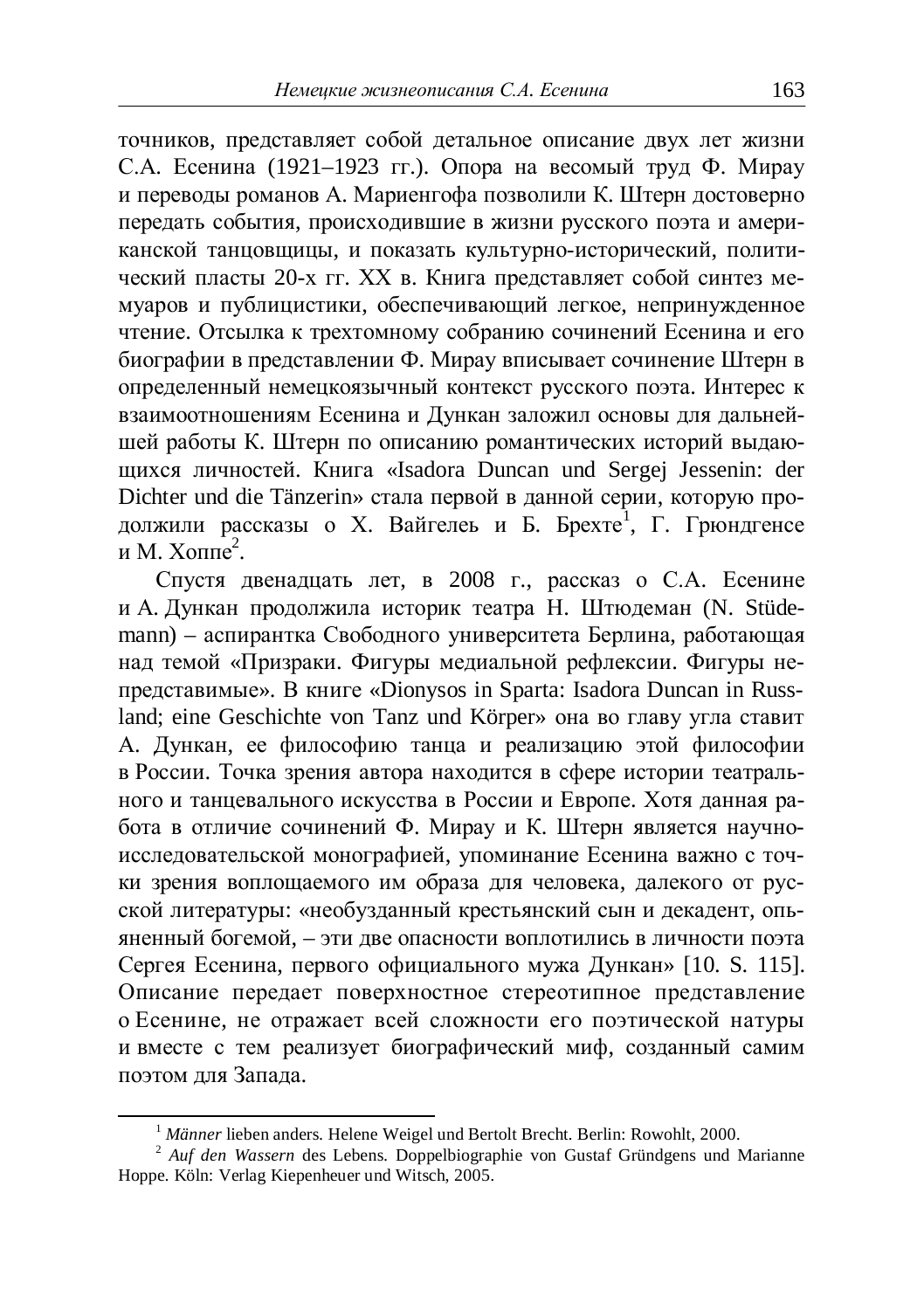Первая встреча героев дана в интерпретации австрийского писателя Р. Фюлопа-Миллера (R. Fülop-Miller). Н. Штюдеман обрашает внимание на танец Есенина и Дункан как признание в симпатии друг к другу и считает, что именно танец стал средством их общения, так как общим языком они не владели. Несмотря на научно-исследовательский характер работы Н. Штюдеман, в тексте встречаются тринадцать фотографий, на одной из которых запечатлены Есенин и Дункан во время путешествия по Европе. Цитат из наследия русского поэта автор не приводит. Своеобразным выводом служат слова Штюдеман о том, что в то время как Есенин был культовой фигурой безудержной в танце молодежной богемы, Дункан для советской общественности стала, подобно Луначарскому, первопроходцем упорядоченного празднества [10. S. 117]. В этой фразе отмечается значение обеих фигур, однако образ Дункан воплощает в себе положительное величие, а образ Есенина отрицательное.

В своем исследовании Н. Штюдеман сосредоточена в большей степени на фигуре спутницы Есенина, внесшей не меньший вклад в развитие танца и театрального искусства, чем русский поэт - в поɷɬɢɱɟɫɤɨɟɬɜɨɪɱɟɫɬɜɨɫɜɨɟɣɷɩɨɯɢ. Ɉɩɨɫɪɟɞɨɜɚɧɧɨɟɜɨɫɩɪɢɹɬɢɟȿɫɟнина не отражает всей сути его личности и совсем не затрагивает его творчества, что не может не искажать образ поэта, предстающего в итоге как тот самый продукт массовой рефлексии в эпоху медиальности, типология которого занимает автора в ее научных изысканиях. Однако цель ее работы заключалась в интерпретации философии танца Дункан и его реализации в СССР, что само по себе отлиает монографию Штюдеман от других книг, посвященных жизнеописанию поэта. Важным является и тот факт, что исследовательница опирается на англоязычную версию взаимоотношений Есенина и Дункан Г. Маквея, сочинения Ф. Мирау и К. Штерн Штюлеман не упоминает.

Три проанализированных издания демонстрируют, прежде всего, высокий интерес к личности С.А. Есенина в Германии, который достиг своего апогея в 1990-е гг. и не угасает до сегодняшнего дня. Книга Ф. Мирау представляет собой синтез биографического, переводческого, культурно-исторического и рецептивного дискурсов, что делает ее уникальным и беспрецедентным немецкоязычным исследованием о русском поэте. Наблюдение внутреннего и внешнего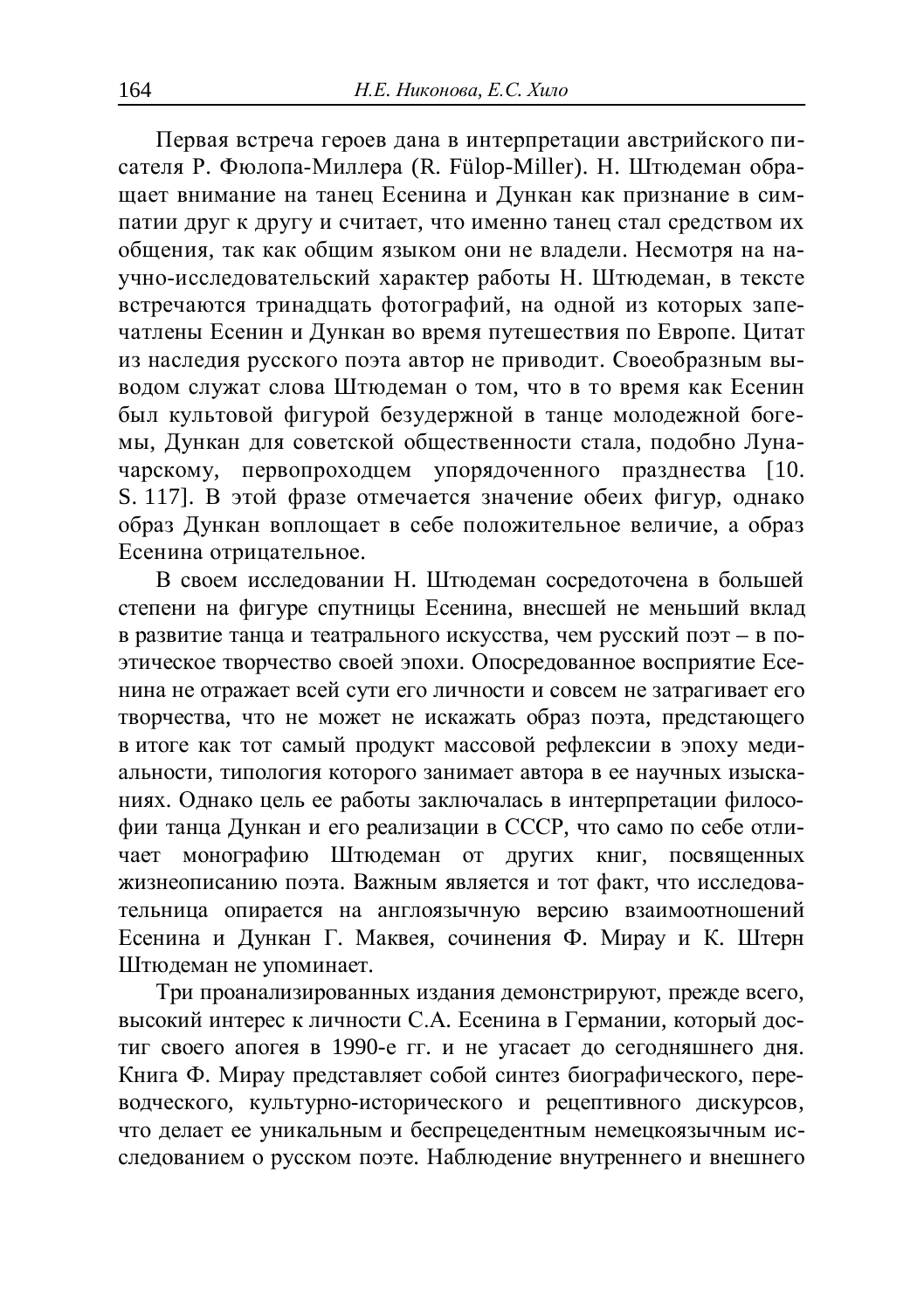роста Есенина, «разоблачение» его биографических мифов, изображение, прежде всего, как человека, жившего в непростом общественно-политическом времени и пространстве, создают живой и во многом достоверный образ, заполняя многие лакуны жизнеописаний поэта. Многочисленные письма, рассказы друзей и современников пронизывают повествование и рождают у читателя чувство сопричастности описываемым событиям. Благодаря своей полноте жизнеописание Мирау стало основой для создания мемуарнопублицистического сочинения К. Штерн, посвященного конкретному периоду жизни С.А. Есенина – времени с А. Дункан. Издание К. Штерн представляет образ русского поэта в самом привлекательном для массового читателя и интригующем сюжете из личной жизни. В начале XXI в. подобные издания приобрели симптоматичный характер: многие эпизоды из частной жизни классиков стали предметом внимания публицистов и широкой аудитории. Результатом такой работы становится упрощенное представление, приближение к читателю, интериоризация образа писателя-человека. Н. Штюдеман, исследуя философию искусства А. Дункан, возвеличивает ее и во многом недооценивает С.А. Есенина, тем самым автор оказывается под влиянием творимого поэтом мифа о своем хулиганстве и дендизме. Таким образом, три жизнеописания Есенина, являясь разными по своей сути, создают образ поэта на рубеже веков. Они затрагивают различные аспекты его биографии, что создает их высокую ценность и отражает интерес современного немецкоязычного автора и читателя к личности и творчеству Есенина. По понятным причинам выкристаллизовавшийся в Германии биографический миф о русском поэте, связанный с его путешествиями по Европе и браком с известной американской танцовщицей, стал ядерным сюжетом во всех трех немецкоязычных жизнеописаниях Есенина. Сопоставление биографий поэта выявило стирание канонов научного и публицистического стилей, ориентацию на широкую публику, что соответствует вектору развития современной околобиографической литературы.

#### $Ju$ *mepamypa*

1. *Томашевский Б.В.* Литература и биография // Книга и революция. 1923. ʋ 4 (28).

2. *Магомедова Д.М.* «Я один... И разбитое зеркало...»: Литературные маски Сергея Есенина. Статья первая // Новый филол. вестн. 2005. № 1.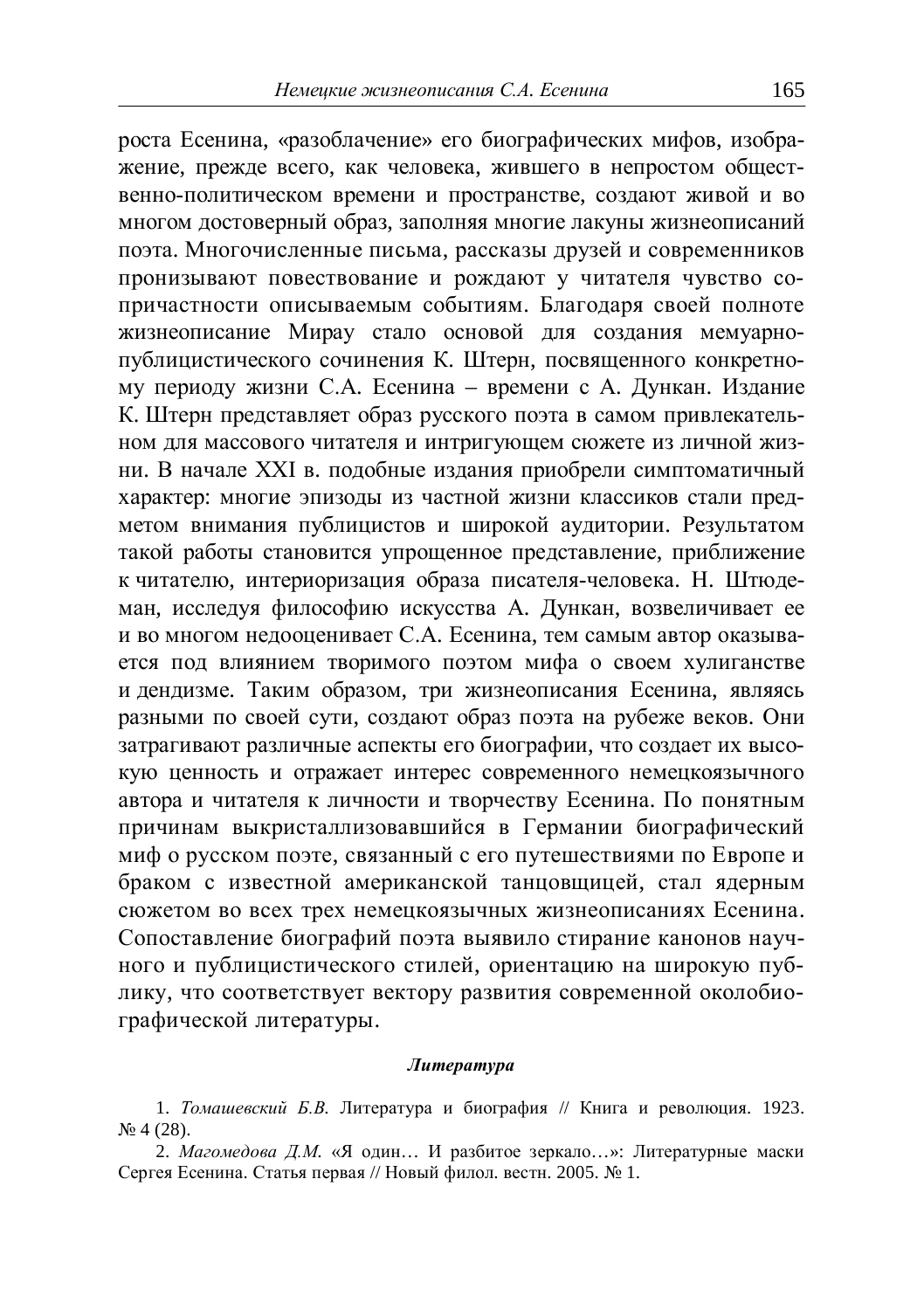3. Мешков В.А. Убийство Есенина – преступление государства. Сергей Есенин – крымские страницы. Симферополь: Бизнес-Информ, 2013.

4. Гибель поэта [Электронный ресурс]. Режим доступа: [http://www.esenin.ru/o](http://www.esenin.ru/o-)esenine/gibel-poeta, свободный.

5. *Sergej* Jessenin / Fritz Mierau. Leipzig: Reclam, 1992.

6. Reller G. Ohne Lehrstuhl, Doktorhut und Parteibuch [Электронный ресурс]. Режим доступа: [http://www.reller-rezensionen.de/belletristik/mierau-mein\\_russisches\\_jahr](http://www.reller-rezensionen.de/belletristik/mierau-mein_russisches_jahr-)hundert.htm, своболный.

7. *Mierau F.* Mein russisches Jahrhundert. Autobiografie. Hamburg: Edition Nautilus, 2002.

8. *Isadora* Duncan und Sergej Jessenin: der Dichter und die Tänzerin / Carola Stern. Berlin: Rowohlt, 1996.

9. *Mierau F.* Russen in Berlin 1918<sup>[19]</sup> 1933. Leipzig: Reclam, 1991.

10. *Dionysos* in Sparta: Isadora Duncan in Russland; eine Geschichte von Tanz und Körper / Natalia Stüdemann. Bielefeld: Transcript, 2008.

### GERMAN BIOGRAPHIES OF S. YESENIN.

*Imagology and Comparative Studies*, 2014, 2, pp. 154–167. DOI 10.17223/24099554/2/10 *Nikonova Natalia Ye., Khilo Ekaterina S.* Tomsk State University (Tomsk, Russian Federation). E-mail: [nikonat2002@yandex.ru;](mailto:nikonat2002:@yandex.ru) [ekaterinahilo@mail.ru](mailto:ekaterinahilo:@mail.ru) *Keywords:* S. Yesenin, biography, biographical myth, F. Mierau.

The biography, which is primarily a literary genre, realizes the purpose of acquaintance with the primary sociological information of a specific person. Among writers and poets, it is common to encounter such a concept as the biographical myth which L.M. Magomedova defined as an initial subject model which receives an ontological status in the consciousness of a poet, which they consider as a scheme of their own destiny, which they constantly correlate to all events of their life, which transforms diversely in their works. When speaking about S. Yesenin, the most obvious mythological myth cultivated by the poet is his peasant origin and the image of a hooligan which found reflection in the German- speaking reception.

Interest to S. Yesenin in Germany has reached the apogee in the 1990s and is still topical. The book *Sergej Jessenin* by F. Mierau represents a synthesis of biographic, translation, cultural, historical and receptive discourses; this makes it a unique and unprecedented German-speaking research about the Russian poet. The observation of the internal and external growth of Yesenin, "exposure" of his biographical myths, his image, first of all, as a person living in hard political time and space create a live and, in many respects, reliable image filling many gaps of the biographies of the poet. Numerous letters, stories of friends and contemporaries penetrate the narration and give rise to the feeling of participation in described events in the reader's mind. Thanks to its completeness, Mierau's biography became a basis for creation of the memoirs and publicistic composition of C. Stern *Isadora Duncan und Sergej Jessenin: der Dichter und die Tänzerin*, devoted to a concrete period in S. Yesenin's life – his time with I. Duncan. The edition by C. Stern represents the image of the Russian poet to the mass reader in the most attractive and intriguing plot of his private life. At the beginning of the 21st century similar editions became symptomatic: many episodes of the private life of the classics became a subject of attention of publicists and wide audience. Simplified representation, reader-friendly approach, interiorization of the image of the writer as a person become the result of such work. In his monograph *Dionysos in Sparta: Isadora Duncan in Russland; eine Geschichte von Tanz und Körper,* N.